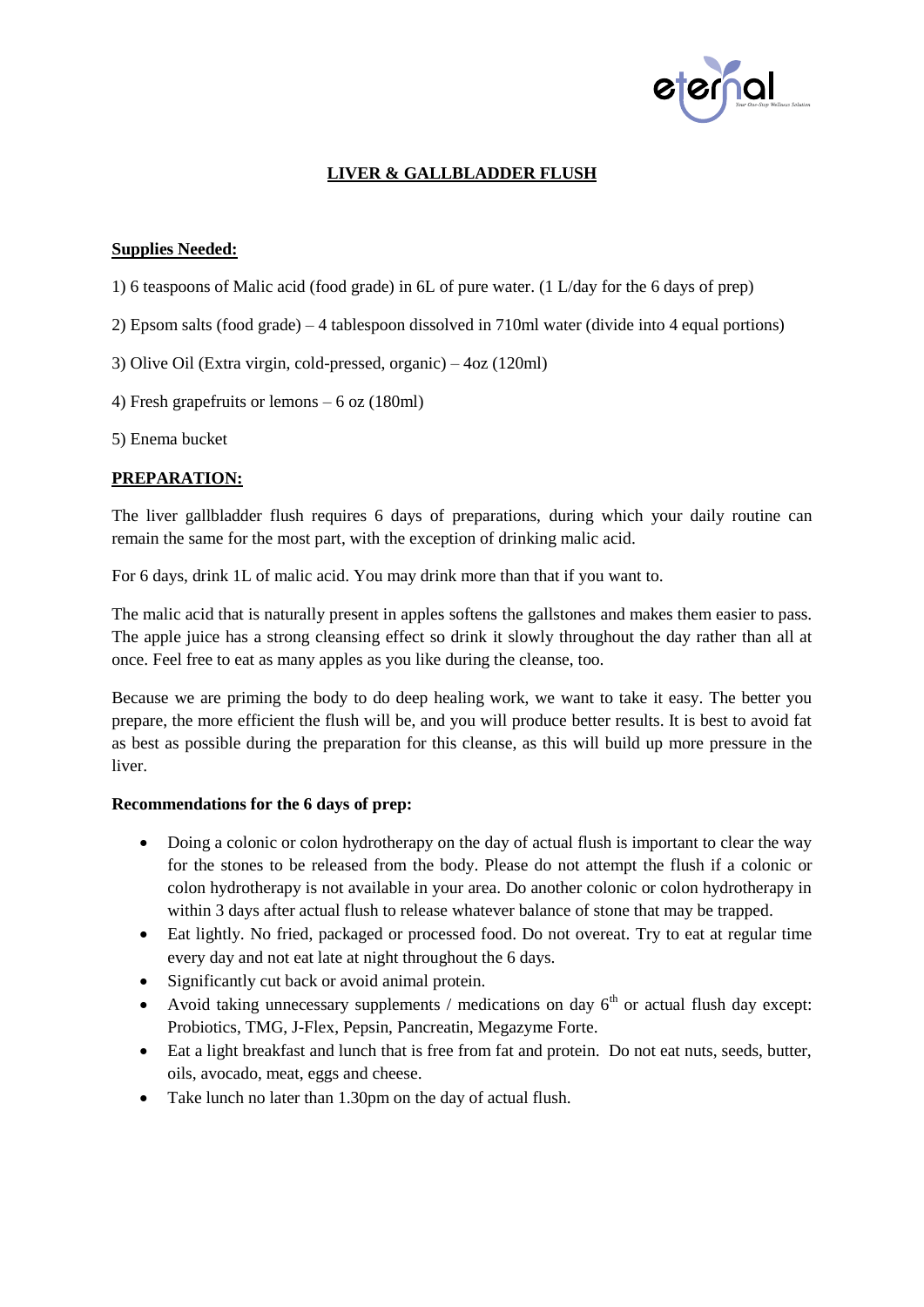

## **The Importance of Colon Cleansing**

It is essential that you make sure that you cleanse your colon before and after you do a liver cleanse, doing so clears the way for the stones to be released from your body. Cleaning your colon afterwards is also critical to remove any remaining stones or toxicity that may still be present. Cleaning your colon either with a colonic or 3 back-to-back home enemas will help you to avoid or minimize any discomfort or nausea that may arise.

# **DAY 6**

This is the day of the actual flush. Remember that what you eat today is VERY IMPORTANT. Eat a light breakfast and lunch that is free from fat and protein. Here are some ideas:

- A juice or smoothie
- Fruit
- Salad (with no dressing or oil-free dressing)
- Quinoa, millet, rice with steamed veggies.
- Oatmeal.

Do NOT eat: nuts, seeds, butter, oils, avocado, meat, eggs, cheese or the like.

You'll want to eat lunch no later than **1.30PM,** this is vital to ensure that you do not get sick later on.

**6.00PM:** Add four tablespoons of Epsom Salts (magnesium sulfate) to three 8oz. glasses of filtered water in a jar. This makes four servings, ¾ glass each. Drink you first portion now. You may take a few sips of water afterwards to get rid of the bitter taste in the mouth or add a little lemon juice to improve the taste. Some people drink it with a large plastic straw to bypass the taste buds on the tongue. It is also helpful to brush your teeth afterwards or rinse out the mouth with baking soda. One of the main actions of Epsom salt is to dilate (widen) the bile ducts, making it easy for the stones to pass. Moreover, it clears out waste that may obstruct the release of the stones.

**8.00PM:** Drink your second serving (¾ glass) of Epsom Salts.

**9.30PM**: If you have not had a bowel movement until now and have not done a colon cleanse within 24 hours, take a water enema, this will trigger a series of bowel movements.

**9.45PM:** Thoroughly wash the grapefruits (or lemon and oranges). Squeeze them by hand and remove the pulp. You will need ¾ glass of juice. Pour the juice and ½ glass of olive oil into the pint jar. Close the jar tightly and shake hard, about 20 times or until the solution is watery. Ideally, you should drink this mixture at 10.00PM, but if you feel you still need to visit the bathroom a few more times, you may delay this step for up to 10 minutes.

**10.00PM:** Stand next to your bed (do not sit down) and drink the concoction, if possible, straight. Some people prefer to drink it through a large plastic straw. If necessary, take a little honey between sips, which helps chase down the mixture. Most people, though, have no problem drinking it straight. Do not take more than 5 minutes for this. Lie down immediately.

This is essential for helping to release the gallstones! Turn off the lights and lie flat on your back with 1-2 pillows propping you up. Your head should be higher than the abdomen. If this is uncomfortable lie on your right side with your knees puled towards your head. Lie perfectly still for at least 20 minutes and try not to speak! Send healing energy to your liver with your hands and your imagination.